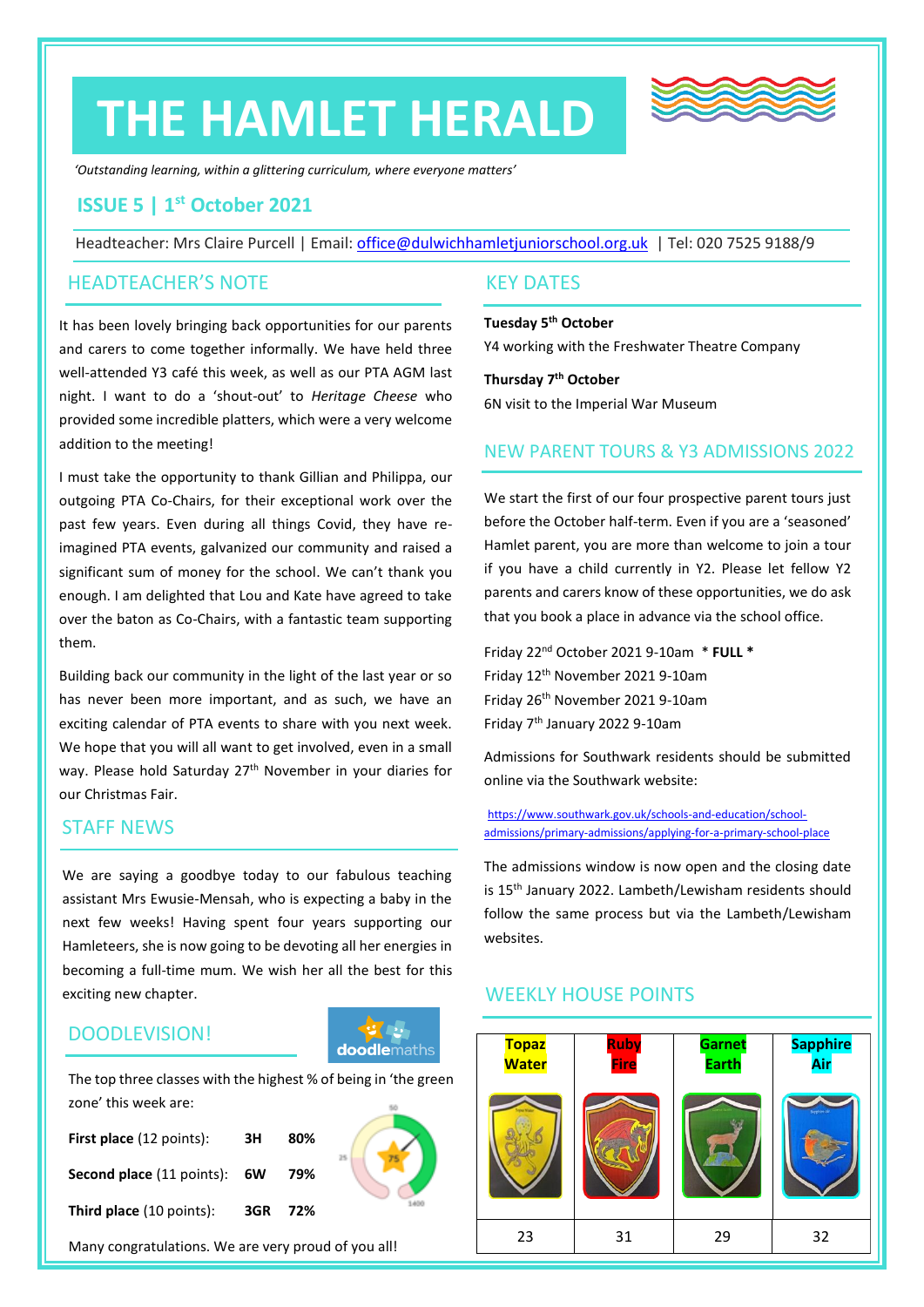#### **CONKERS!**

Conker season has just started in the UK. We would like to run a Hamlet Conker Season in the coming weeks to reward good behaviour in the playground. Please look out for conkers on your walks, remembering to help the trees out, which are suffering from Leaf Miner and Bleeding Canker at the moment, by not taking all the seeds and perhaps even planting some in a good spot.

You can then store the conker for a few weeks before helping your child to drill a hole and attach a string. Of course, none of you would ever *dream* about hardening a conker by artificial means so we don't need to mention that…!



#### DEN BUILDING

We are looking for den building materials for our playground. Would you be able to donate any of the following: **Tarps** 



- 
- Rope
- Tree stump sections
- Poles/ sticks
- Bamboo Canes
- Crates and storage boxes
- Wooden planks

Please contact Mr Salomonson who is coordinating our playground adventures! [tsalomonson1.210@lgflmail.org](mailto:tsalomonson1.210@lgflmail.org)

#### MACMILLAN COFFEE MORNING

Final total, drum roll please…

A staggering £1132.08 has been raised for Macmillan. Thank you.



#### SCHOOL POLICIES

There are a wealth of school policies and reports available for you to view on our website. If you would like a paper copy of any of our policies or reports, please contact the school office who will be able to provide you with this:

[office@dulwichhamletjuniorschool.org.uk](mailto:office@dulwichhamletjuniorschool.org.uk)

### KIDS EVENTS FROM OUR FRIENDS AT VILLAGE BOOKS

#### **Draw with Rob!**

Sunday 17<sup>th</sup> October, 3pm, MCT at Alleyn's

Village Books is delighted to be welcoming award-winning and record-breaking author and illustrator Rob Biddulph to Dulwich!

Rob will be celebrating the publication of the first book in his brand-new middle-grade series for boys and girls: *Peanut Jones and the Illustrated City*. Fizzing with magic, danger, friendship and art, this exciting and funny adventure is just what you would expect from the creative genius behind #DrawWithRob.

Join us to take part in a live *Draw with Rob* session, hear him talk about *Peanut Jones and the Illustrated City*, as well as his latest picture book *An Odd Dog Christmas.*

Tickets from £8



#### **The 143-Storey Treehouse by Andy Griffiths**

Tuesday 26th October, 9.30am, Live Stream Event

Bestselling author Andy Griffiths will be joining Village Books live from writing room in Melbourne, Australia, to discuss the latest book in The Treehouse Series.

Andy and Terry have added thirteen new levels to their Treehouse (it used to be 130 storeys, but it keeps on growing!) Recently, Andy's been a bit stressed, so Terry has decided the perfect way for them to relax is to head up to their new camping ground level for a much-needed holiday. But it turns out to be not quite as relaxing as Terry originally planned. . .

Terry forgets to pack the tent and the food, their attempt at fishing ends in disaster, the spooky campfire stories are a little too spooky and then, to make matters worse, all of Andy's fellow campers start mysteriously disappearing.

Can Andy brave the dark, dark woods and rescue them in time to finish writing their next book? Andy is here to make

half term that little bit sillier!

Tickets from £5.

Details for both events can be found at: <http://www.village-books.co.uk/events>